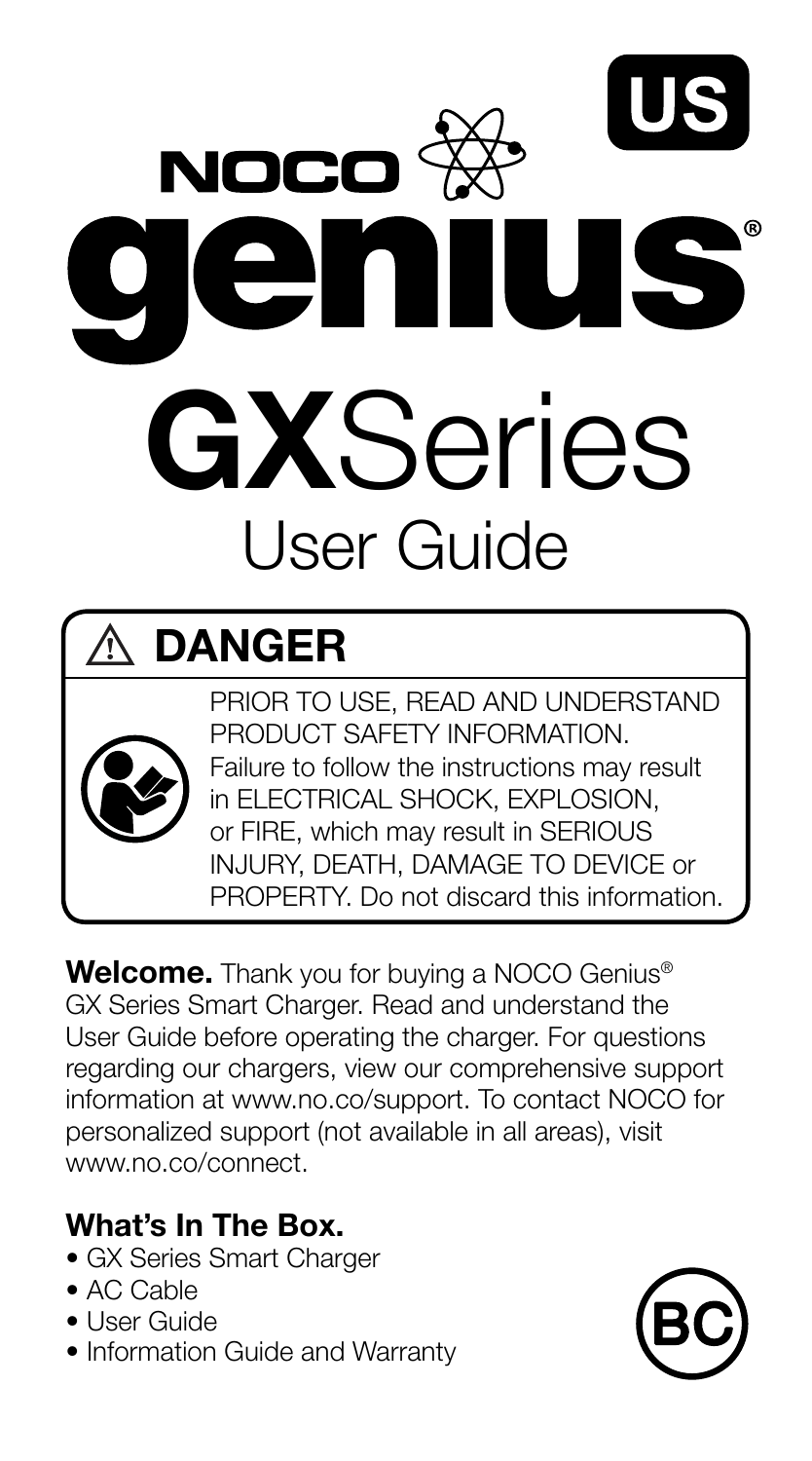#### Contacting NOCO.

Phone: 1.800.456.6626 Email: support@no.co Mailing Address: 30339 Diamond Parkway, #102 Glenwillow, OH 44139 United States of America

About GX Series Chargers. The NOCO Genius® GX Series of chargers represents some of the most innovative and advanced technology on the market, making each charge simple and easy. The GX is designed for charging all types of 24V, 36V or 48V lead-acid and lithium-ion battery systems, including Wet (Flooded), Gel, MF (Maintenance-Free), CA (Calcium), EFB (Enhanced Flooded Battery), AGM (Absorption Glass Mat), and LIB (Lithium Ion) batteries. It is suitable for charging battery capacities from 25 to 500 Amp-Hours and maintaining all battery sizes.

Getting Started. Before using the charger, carefully read the battery manufacturer's specific precautions and recommended rates of charge for the battery. Make sure to determine the voltage and chemistry of the battery by referring to your battery owner's manual prior to charging.

**Mounting.** The GX Series Chargers have four (4) external holes for mounting. Make sure there are no obstructions behind the mounting surface. It is important to keep in mind the distance to the battery. Allow for 12-inches (304mm) of slack in cables between connections.

**Charging Modes.** The GX Series Chargers have seven (7) modes: Standby, NORM, COLD/AGM, AGM+, LI-ION, REPAIR and SUPPLY. Some charge modes must be pressed and held for three (3) seconds to enter the mode. These "Press and Hold" modes are advanced charging modes that require your full attention before selecting. It is important to understand the differences and purpose of each charge mode. Do not operate the charger until you confirm the appropriate charge mode for your battery. Below is a brief description:

#### Basic Charging Modes

Voltage and current depend on model of charger. Specifications for each model are listed below.

| Mode         | Explanation                                                                                                                                                                                                                                       |
|--------------|---------------------------------------------------------------------------------------------------------------------------------------------------------------------------------------------------------------------------------------------------|
| Standby      | In Standby mode, the charger is not<br>charging or providing any power to<br>the battery. Energy Save is activated<br>during this mode, drawing microscopic<br>power from the electrical outlet. When<br>selected, an orange LED will illuminate. |
|              | <b>No Power</b>                                                                                                                                                                                                                                   |
| <b>NORM</b>  | For charging Wet Cell, Gel Cell,<br>Enhanced Flooded, Maintenance-Free<br>and Calcium batteries. When selected,<br>a white I FD will illuminate.                                                                                                  |
|              |                                                                                                                                                                                                                                                   |
| GX2440       | $28.8V \pm 0.3V$   40A $\pm$ 1A                                                                                                                                                                                                                   |
| GX3626       | $43.2 + (-0.45V)$ 26A ± 1A                                                                                                                                                                                                                        |
| GX4820       | $57.6V +/- 0.6V$   20A ± 1A                                                                                                                                                                                                                       |
| COLD/<br>AGM | For charging batteries in cold<br>temperatures below 50°F (10°C) or<br>AGM batteries. When selected, a blue<br>I FD will illuminate.                                                                                                              |
| GX2440       | $29.4V \pm 0.3V$   40A $\pm$ 1A                                                                                                                                                                                                                   |
| GX3626       | 44.1V +/-0.45V   26A ± 1A                                                                                                                                                                                                                         |

#### CAUTION:

ALWAYS VERIFY THE VOLTAGE OF A BATTERY SYSTEM BEFORE ATTEMPTING TO CHARGE. ONLY USE THE GX SERIES CHARGER THAT IS DESIGNED FOR THE SAME VOLTAGE AS YOUR BATTERY SYSTEM.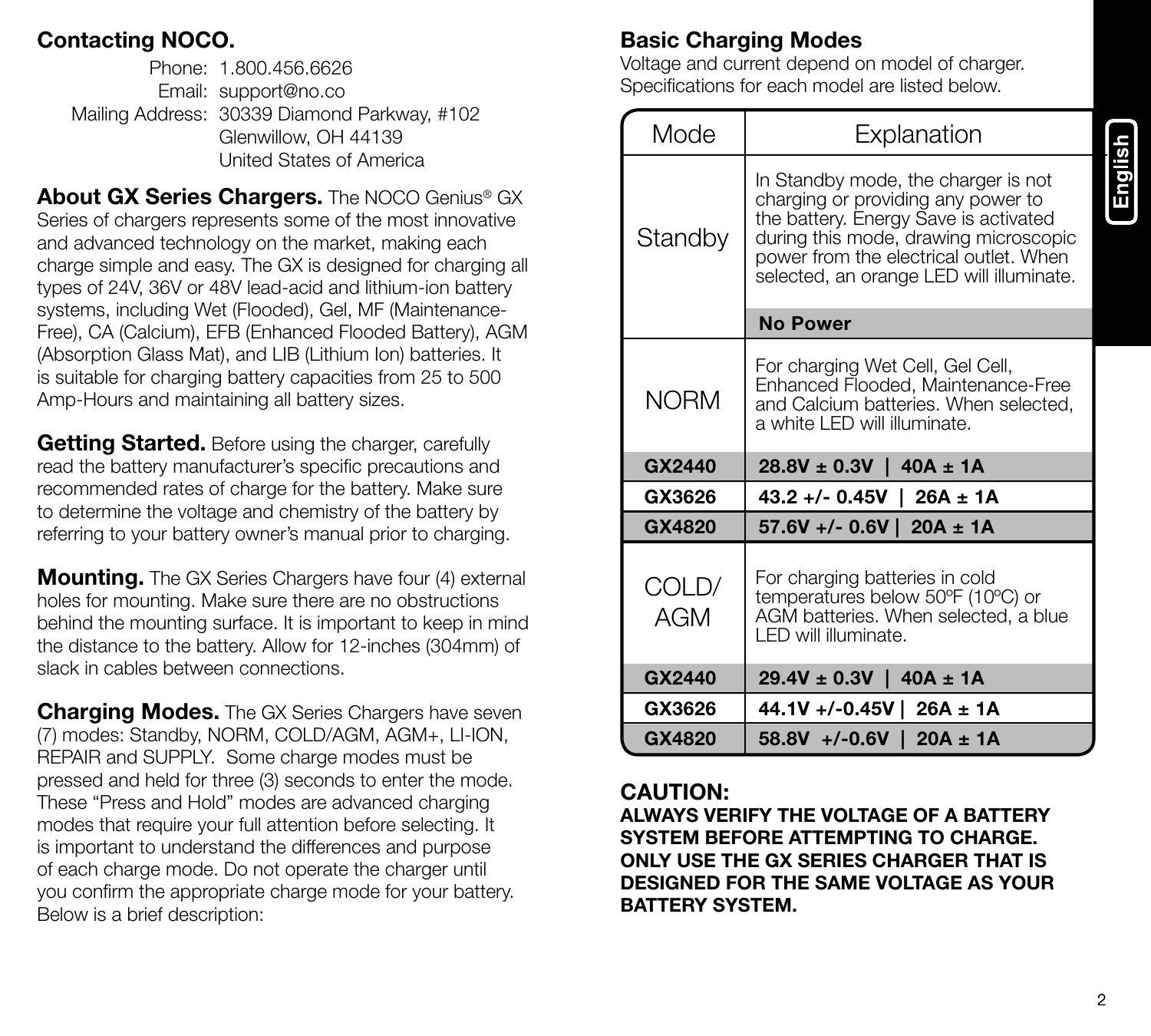#### Advanced Charging Modes

IMPORTANT: Advanced Charge Modes are modes that require the users full attention when selecting.

| Mode                          | Explanation                                                                                                                                                                        |  |
|-------------------------------|------------------------------------------------------------------------------------------------------------------------------------------------------------------------------------|--|
| $AGM+$<br>Press & Hold        | For charging advanced AGM batteries,<br>which requires a higher than normal<br>charging voltage. When selected, a<br>blue I FD will illuminate.                                    |  |
| GX2440                        | $31.2V \pm 0.3V$   40A $\pm$ 1A                                                                                                                                                    |  |
| GX3626                        | $46.8V +/- 0.4V$   26A ± 1A                                                                                                                                                        |  |
| GX4820                        | 62.4V +/-0.6V   20A ± 1A                                                                                                                                                           |  |
| LI-ION<br>Press & Hold        | For charging lithium-ion batteries,<br>including lithium iron phosphate. When<br>selected, a blue LED will illuminate.                                                             |  |
| GX2440                        | $29.2V \pm 0.3V$   40A $\pm$ 1A                                                                                                                                                    |  |
| GX3626                        | 43.8V +/-0.45V   26A ± 1A                                                                                                                                                          |  |
| GX4820                        | 58.4V +/- 0.6V   20A ± 1A                                                                                                                                                          |  |
| <b>RFPAIR</b><br>Press & Hold | An advanced battery recovery mode<br>for repairing and storing, old, idle,<br>damaged, stratified or sulfated<br>batteries. When selected, a red LED<br>will illuminate and flash. |  |
| GX2440                        | $32V \pm 0.3V$   5A $\pm$ 1A                                                                                                                                                       |  |
| GX3626                        | 48V +/-0.45V   5A ± 1A                                                                                                                                                             |  |
| GX4820                        | 64V +/-0.6V   5A ± 1A                                                                                                                                                              |  |
| SUPPLY<br>Press & Hold        | Converts to a DC power supply. When<br>selected, a red LED will illuminate.                                                                                                        |  |
| GX2440                        | $27.2V \pm 0.3V$   20A $\pm$ 1A                                                                                                                                                    |  |
|                               |                                                                                                                                                                                    |  |
| GX3626                        | 40.8V +/-0.45V   13A ± 1A                                                                                                                                                          |  |

#### Using AGM+. [Press & Hold]

AGM+ charge mode is designed for advanced AGM batteries only. Advanced AGM batteries are a new battery technology. These batteries accept a higher than normal charging voltage. AGM+ charge mode is NOT suitable for traditional AGM batteries. Consult the battery manufacturer before using this mode.

CAUTION. USE THIS MODE WITH CARE. THIS MODE IS FOR LEAD-ACID ADVANCED AGM BATTERIES ONLY. THIS MODE USES A HIGH CHARGING VOLTAGE AND MAY CAUSE SOME WATER LOSS IN WET (FLOODED) CELL BATTERIES OR OVERCHARGE IN SOME BATTERIES.

#### Using LI-ION. [Press & Hold]

LI-ION charge mode is for lithium-ion batteries only, including lithium iron phosphate batteries.

CAUTION. THIS MODE IS FOR LITHIUM BATTERIES. ONLY. LITHIUM-ION BATTERIES ARE MADE AND CONSTRUCTED IN DIFFERENT WAYS AND SOME MAY OR MAY NOT CONTAIN A BATTERY MANAGEMENT SYSTEM (BMS). CONSULT THE LITHIUM BATTERY MANUFACTURER BEFORE CHARGING AND ASK FOR RECOMMENDED CHARGING RATES AND VOLTAGES. SOME LITHIUM-ION BATTERIES MAY BE UNSTABLE AND UNSUITABLE FOR CHARGING.

#### Using Repair. [Press & Hold]

Repair is an advanced battery recovery mode for repairing and storing, old, idle, damaged, stratified or sulfated batteries. Not all batteries can be recovered. Batteries tend to become damaged if kept at a low charge and/or never given the opportunity to receive a full charge. The most common battery problems are battery sulfation and stratification. Both battery sulfation and stratification will artificially raise the open circuit voltage of the battery, causing the battery to appear fully charged, while providing low capacity. Use Repair in attempt to reverse these problems. For optimal results, take the battery through a full charge cycle, bringing the battery to full charge, before using this mode. Repair can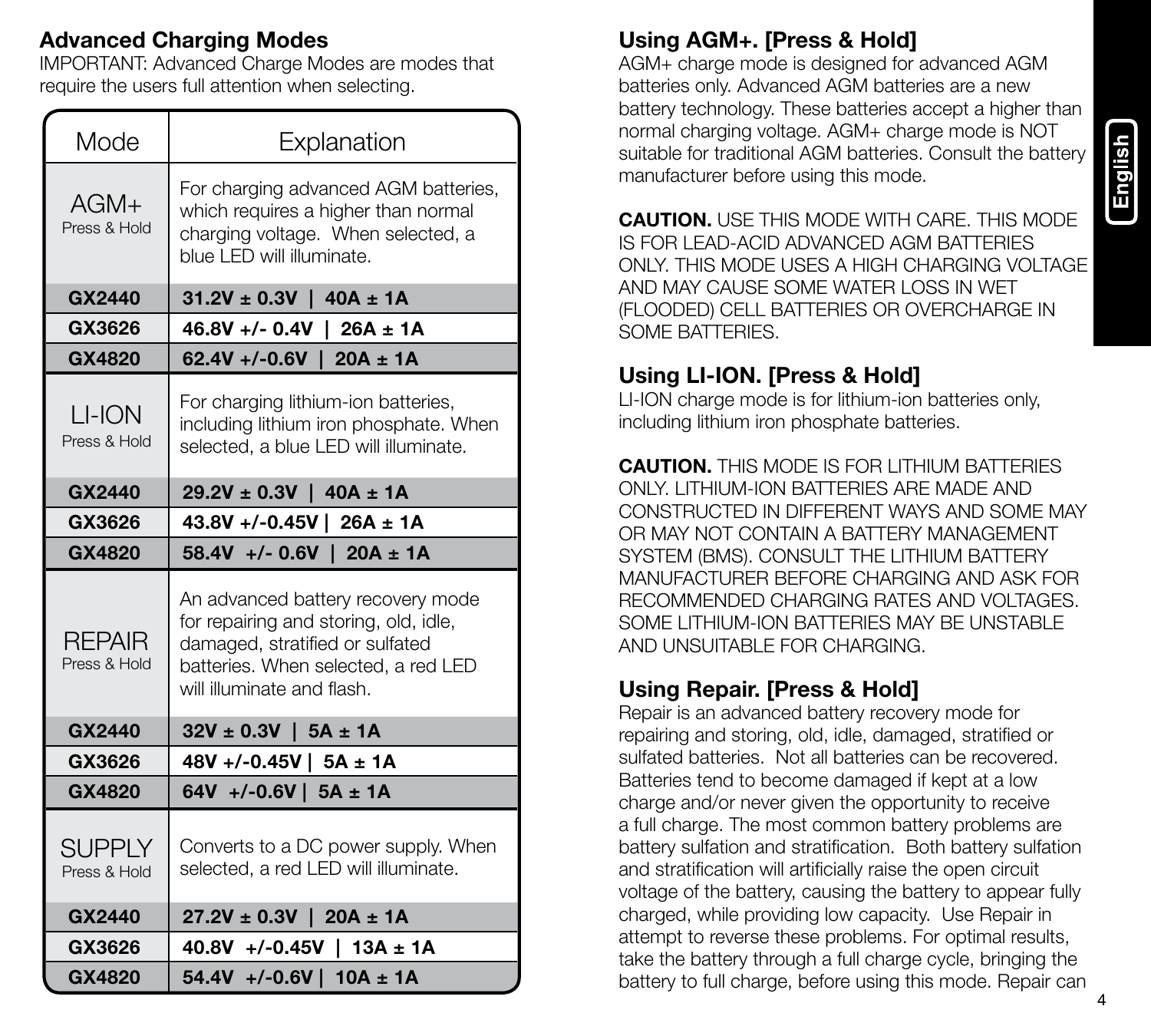take up to four (4) hours to complete the recovery process and will return to Standby when completed.

CAUTION. USE THIS MODE WITH CARE. THIS MODE IS FOR LEAD-ACID BATTERIES ONLY. THIS MODE USES A HIGH CHARGING VOLTAGE AND MAY CAUSE SOME WATER LOSS IN WET (FLOODED) CELL BATTERIES. BE ADVISED, SOME BATTERIES AND ELECTRONICS MAY BE SENSITIVE TO HIGH CHARGING VOLTAGES. TO MINIMIZE RISKS TO ELECTRONICS, DISCONNECT THE BATTERY BEFORE USING THIS MODE.

#### Using Supply. [Press & Hold]

Supply converts the charger to a constant current, constant voltage DC power supply. To enter Supply Mode, the charger must not be connected to the battery.

CAUTION. THIS MODE IS FOR LEAD-ACID BATTERIES ONLY. PRIOR TO USE, READ YOUR DEVICE MANUAL TO DETERMINE IF IT IS SUITABLE FOR USE WITH THIS MODE. BOTH THE SPARK PROOF AND REVERSE POLARITY SAFETY FEATURES ARE DISABLED IN THIS MODE. DO NOT ALLOW THE POSITIVE AND NEGATIVE BATTERY CLAMP OR EYELET TERMINAL CONNECTORS TO TOUCH OR CONNECT TO EACH OTHER AS THE CHARGER COULD GENERATE SPARKS. CHECK THE POLARITY OF THE BATTERY TERMINALS BEFORE USING THIS MODE.

#### Cable Connections

The GX Series Chargers have AC and DC connection ports that are designed to allow the user to choose custom cables to fit the desired application. Both the AC and DC connection ports are labeled to inform the user the proper way to install custom cables.

#### AC Input Connection Port

The AC Input Connection Port requires line (black), return (white) and ground (green) connections. The unit must be grounded for safe operation. 16AWG minimum wire gauge is required. Make sure all connections are securely tightened and insulated from each other before operation. To increase the charger's waterproofing, completely seal the entire connection with electric sealant.

#### AC Input Connection Port

Line Ground Return (Black) (Green) (White)



#### DC Output Connection Port

The DC Out Connection Port requires positive (red), and negative (black) connections. 10AWG minimum wire gauge is required. Make sure all connections are securely tightened and insulated from each other before operation. To increase the charger's waterproofing, completely seal the entire connection with electric sealant.

#### Inhibit Port (Optional For Operation)

The Inhibit Port contains a Relay rated at 20A. When the Charger has AC power, the relay will close allowing current flow. When the charger is removed from AC power, it takes approximately 15 seconds for the capacitors to discharge and the relay to open.

#### Remote LEDs Port (Optional For Operation)

The Remote LEDs Port can be used to connect LEDs for easy monitoring when the charger's LEDs are not accessible. The port supports two LEDs, reversing polarity to change from "Charging" to "Charged."





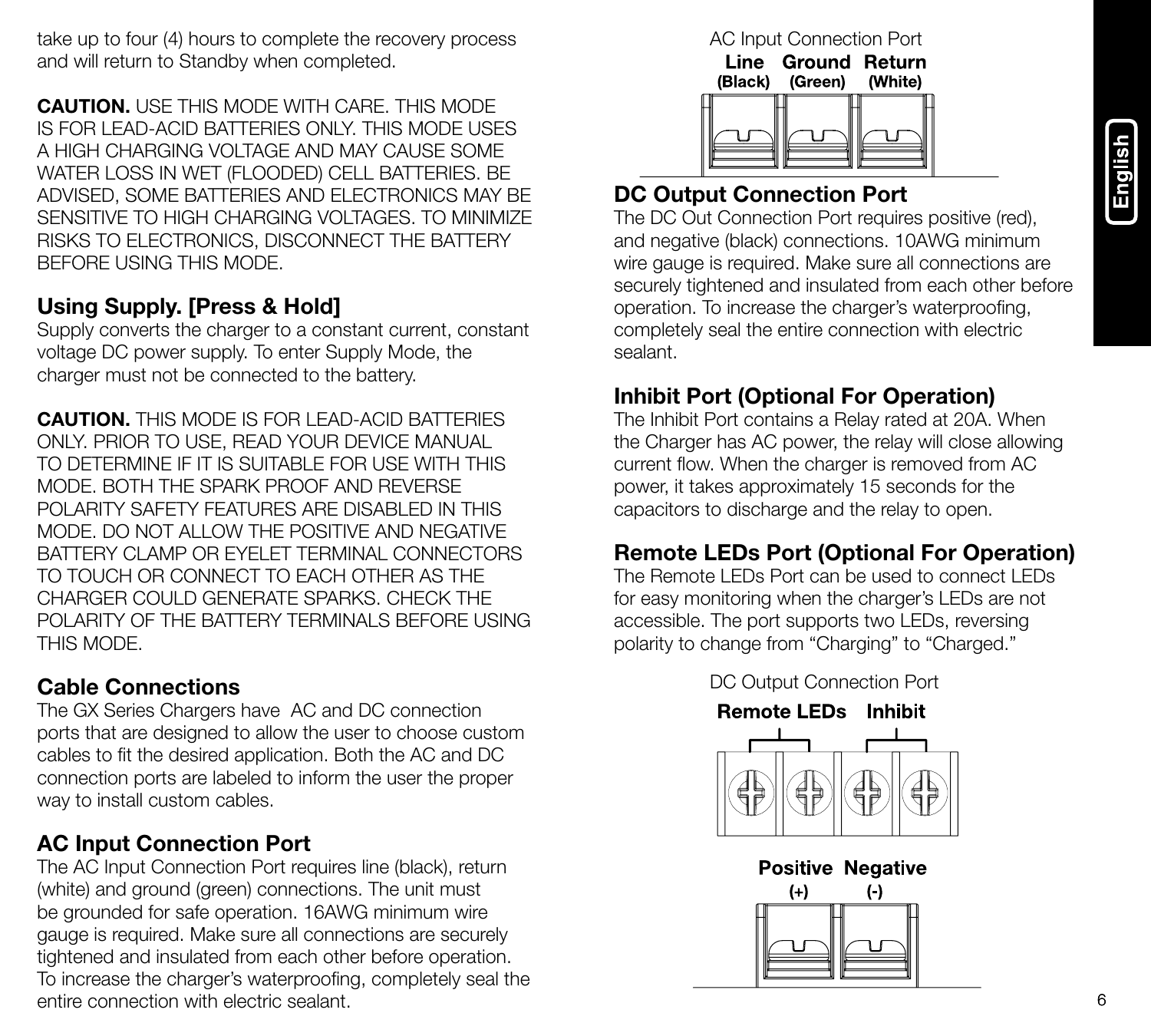# English

#### Connecting to the Battery.

Do not connect the AC power plug until all other connections are made. Identify the correct polarity of the battery terminals on the battery. The positive battery terminal is typically marked by these letters or symbol (POS,P,+). The negative battery terminal is typically marked by these letters or symbol (NEG,N,-). Do not make any connections to the carburetor, fuel lines, or thin, sheet metal parts. The below instructions are for a negative ground system (most common). If your vehicle is a positive ground system (very uncommon), follow the below instructions in reverse order.

1.) Connect the positive (red) battery clamp or eyelet terminal connector to the positive (POS, P+) battery terminal.

2.) Connect the negative (black) battery clamp or eyelet terminal connector to the negative (NEG,N,-) battery terminal or vehicle chassis.

3.) Connect the battery charger's AC power plug into a suitable electrical outlet. Do not face the battery when making this connection.

4.) When disconnecting the battery charger, disconnect in the reverse sequence, removing the negative first (or positive first for positive ground systems).

#### Begin Charging.

1.) Verify the voltage and chemistry of the battery.

2.) Confirm that you have connected the battery clamps or eyelet terminal connectors properly and the AC power plug is plugged into an electrical outlet.

3.) The charger will begin in Standby mode, indicated by an orange LED. In Standby, the charger is not providing any power.

4.) Press the mode button to toggle to the appropriate charge mode (press and hold for three seconds to enter an advanced charge mode) for the voltage and chemistry of your battery.

and the Charge LEDs will illuminate (depending on the health of the battery) indicating the charging process has started.

6.) The charger can now be left connected to the battery at all times to provide maintenance charging.

#### User Interface



5.) The mode LED will illuminate the selected charge mode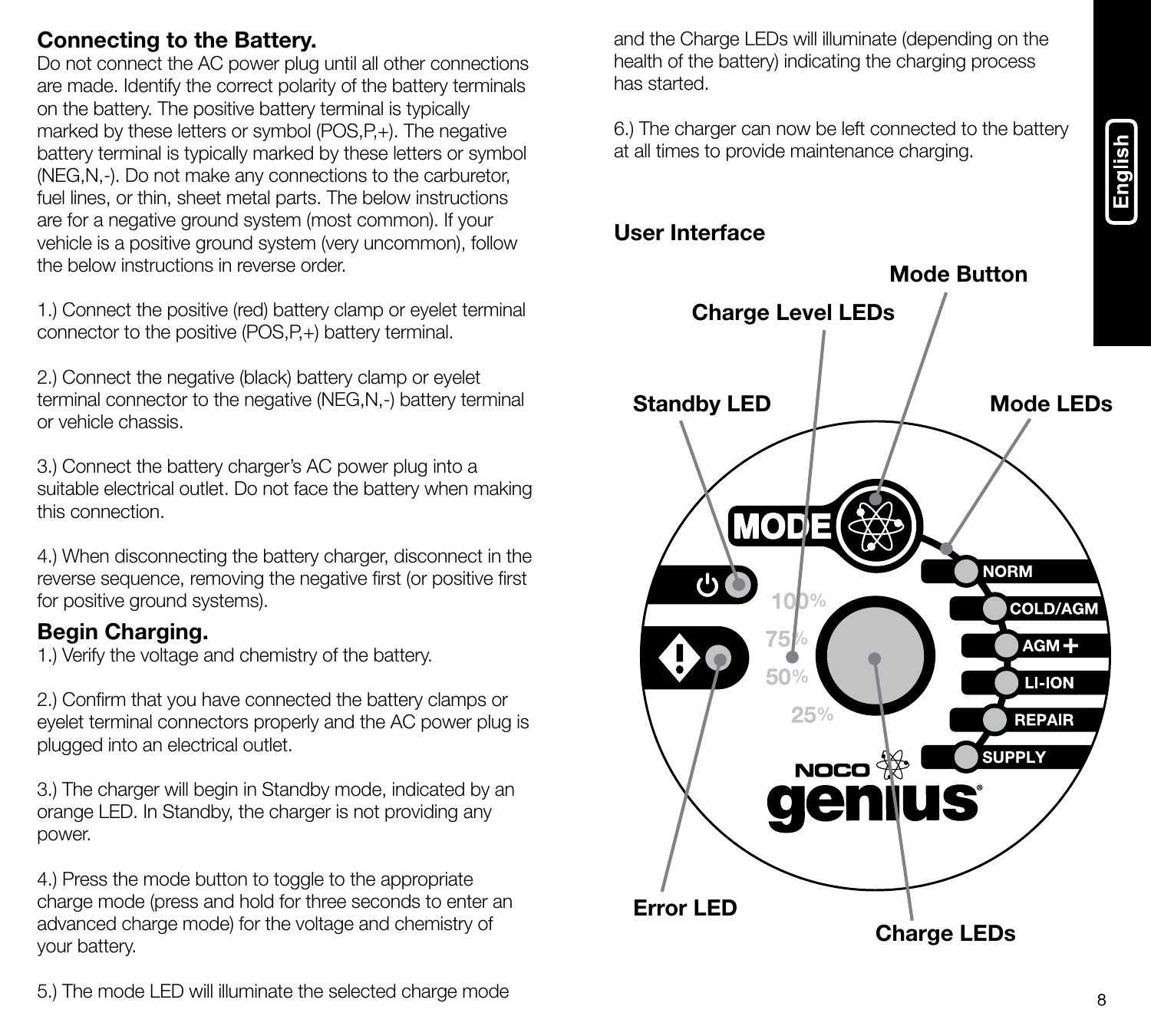# English

#### Understanding Charge LEDs.

The charger has four (4) Charge LEDs per bank - 25%, 50%, 75% and 100%. These Charge LEDs indicate the connected battery(s) state-of-charge (SOC). See the explanation below:

| I ED         | Explanation                                                                                                                                                                 |
|--------------|-----------------------------------------------------------------------------------------------------------------------------------------------------------------------------|
| 25%<br>I FD  | The 25% Charge LED will be "on"<br>when the battery is less than 25%<br>fully charged. The RED charging<br>LEDs will "spin" indicating the unit<br>is charging.             |
| 50%<br>I FD  | The 50% Charge LED will be "on"<br>when the battery is less than 50%<br>fully charged. The RED charging<br>LEDs will "spin" indicating the unit<br>is charging.             |
| 75%<br>I FD  | The 75% Charge LED will be "on"<br>when the battery is less than 75%<br>fully charged. The RED charging<br>LEDs will "spin" indicating the unit<br>is charging.             |
| 100%<br>I ED | The 100% Charge LED will be "on"<br>when the battery is less than 100%<br>fully charged. The GREEN LED will<br>illuminate solid indicating the battery<br>is fully charged. |

The RED LEDs will gradually spin slower as the battery charges.

#### Understanding Advanced Diagnostics.

Advanced Diagnostics is used when displaying Error Conditions. It will display a series of blink sequences that help you identify the cause of the error and potential solutions.

All Error Conditions are displayed with the Error LED and Standby LED flashing back and forth. The number of flashes between each pulse denotes a potential Error Condition (except reverse polarity and low-voltage battery).

| Error                   | Reason/Solution                                                                                                                                                       |
|-------------------------|-----------------------------------------------------------------------------------------------------------------------------------------------------------------------|
| Single<br>Flash         | Battery will not hold a<br>charge. Have battery<br>checked by a professional.                                                                                         |
| Double<br>Flash         | Possible battery short.<br>Have battery checked by a<br>professional.                                                                                                 |
| <b>Triple</b><br>Flash  | Battery voltage is too high<br>for the selected charge<br>mode. Check the battery<br>and charge mode.                                                                 |
| Quadruple<br>Flash      | Abnormal AC grid power:<br>VAC <85V or >250V, or<br>Frequency <45Hz or >65Hz.                                                                                         |
| Error LED<br>Solid Red  | Reverse polarity. Reverse<br>the battery connections.                                                                                                                 |
| Standby<br>Solid Orange | Battery voltage is too low<br>for charger to detect. Verify<br>connection and mode<br>selection, if still not working<br>use Supply Mode to raise<br>battery voltage. |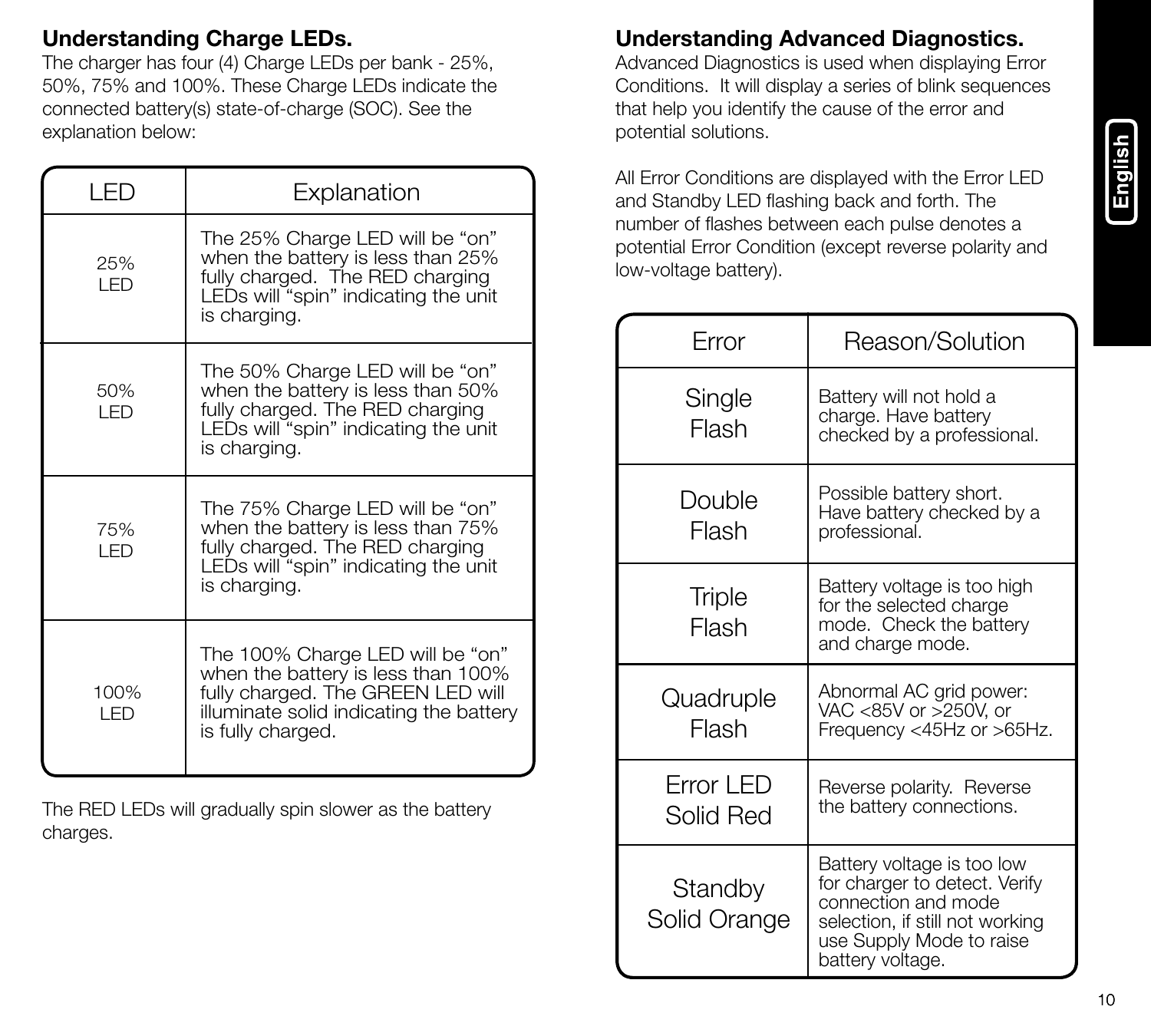

**Memory** Returns to last selected mode when restarted



Interactive Alters the charging process based on organic battery feedback



#### **Recovery**

Applies a high-voltage pulse charge when low-voltage, sulfation or lost capacity is detected



#### Safe

Protects against reverse polarity, sparks, overcharging, overcurrent, open-circuits, short-circuits and overheating



Fast Charges two times faster than traditional battery chargers



**Compensation** Adjusts for varying A/C line voltage for consistent charging



#### Rugged

Dirt, water, UV, impact and crush resistant



#### Compact

High-frequency energy conversion for ultra-compact, lightweight and portable charger



#### Start-Stop Counteracts increased cyclic energy

demands placed on batteries in microhybrid vehicles



## Firewall

Multi-level safety barrier that prevents abnormal and unsafe conditions



#### **Optimization** Stabilizes internal battery chemistry for increased performance and longevity



#### Maintenance Plus

Keeps the battery fully charged without overcharging allowing the charger to be safely connected indefinitely



#### Energy Save Minimizes energy consumption when full power is not needed



#### Load Tracking

Charge LEDs dynamically track the batteries state-of-charge when a load outpaces the charge current



#### **Diagnostics**

Intuitive visual diagnostic tool for detecting reverse polarity, low-voltage or damaged batteries



#### Thermal Monitor

Internal temperature sensors adjust charge based on ambient climate

#### Opportunity Charging

Designed to rapidly charge batteries in applications where charging is intermittent between use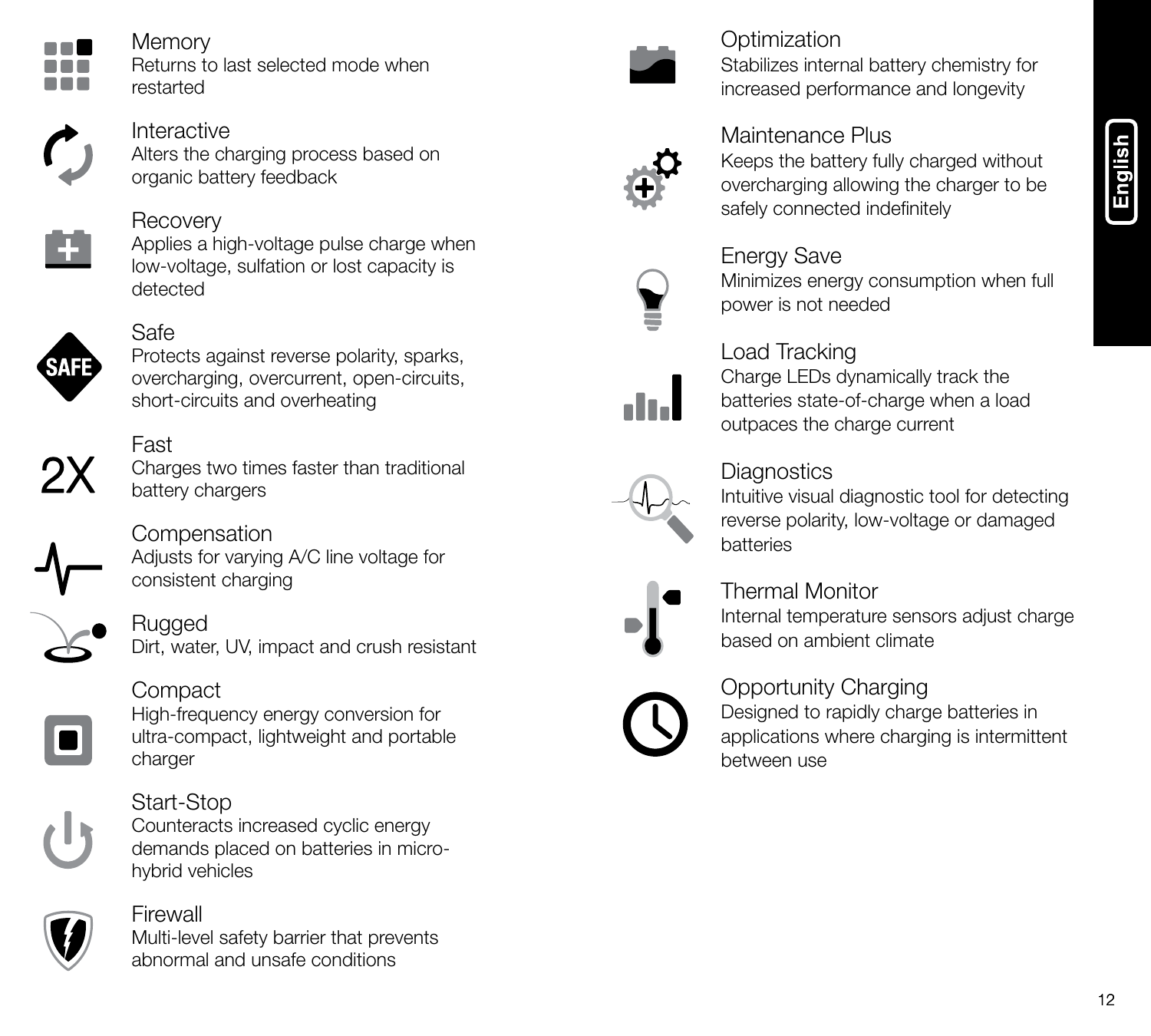

#### Step 1 & 2: Analyze & Diagnose

Checks the battery's initial condition, including voltage, state-of-charge and health, to determine if the battery is stable before charging.

#### Step 3: Recovery

Initializes the Recovery desulfation process (if needed) for deeply discharged or sulfated batteries by pulsing small amounts of current.

#### Step 4: Initialize

Starts the charging process with a gentle (soft) charge.

#### Step 5 & 6: Opportunity & Bulk

Begins with opportunity charging at a high current, then steps down to the Bulk charging process based on the condition of the battery and returns 80% of the battery's capacity.

#### Step 7: Absorption

Brings the charge level to 90% by delivering small amounts of current to provide a safe, efficient charge. This limits battery gassing and is essential to prolonging battery life.

#### Step 8: Optimization

Finalizes the charging process and brings the battery to maximum capacity. In this step, the charger utilizes multilayered charging profiles to fully recapture capacity and optimize the specific gravity of the battery for increased run time and performance. The charger will switch to Maintenance if the battery tells the charger that more current is needed.

#### Step 9: Maintenance

Continuously monitors the battery to determine when a maintenance charge should be initiated. If the battery voltage falls below its target threshold, the charger will restart the Maintenance cycle until voltage reaches its optimal state and then discontinues the charge cycle. The cycle between Optimization and Maintenance is repeated indefinitely to keep the battery at full charge. The battery charger can be safely left connected indefinitely without the risk of overcharging.

#### Technical Specifications.

| Input Voltage AC:           | 110-240 VAC, 50-60Hz               |
|-----------------------------|------------------------------------|
| Working Voltage AC:         | 85-240 VAC, 50-60Hz                |
| Efficiency:                 | 90% Approx.                        |
| Power:                      | 960W Max                           |
| <b>Back Current Drain:</b>  | $<$ 5mA                            |
| Operating Temperature:      | $-20^{\circ}$ C to $+50^{\circ}$ C |
| Storage Temperature:        | $-40^{\circ}$ C to $+70^{\circ}$ C |
| Charger Type:               | 9 Step, Smart Charger              |
| <b>Battery Chemistries:</b> | Wet. Gel. MF. CA. EFB.             |
|                             | AGM & LIB                          |
| Battery Capacity:           | 55-425Ah. Maintains                |
|                             | All Battery Sizes                  |
| Housing Protection:         | <b>IP66</b>                        |
| Cooling:                    | Natural Convection                 |
| Power Factor Full Load:     | >0.96                              |
| Max. AC Current Full Load:  | 12A @ 105VAC                       |
| Dimensions:                 | 30.4 x 21.6 x 10.3 cm              |
| Weight:                     | 6kg (13.2lbs)                      |